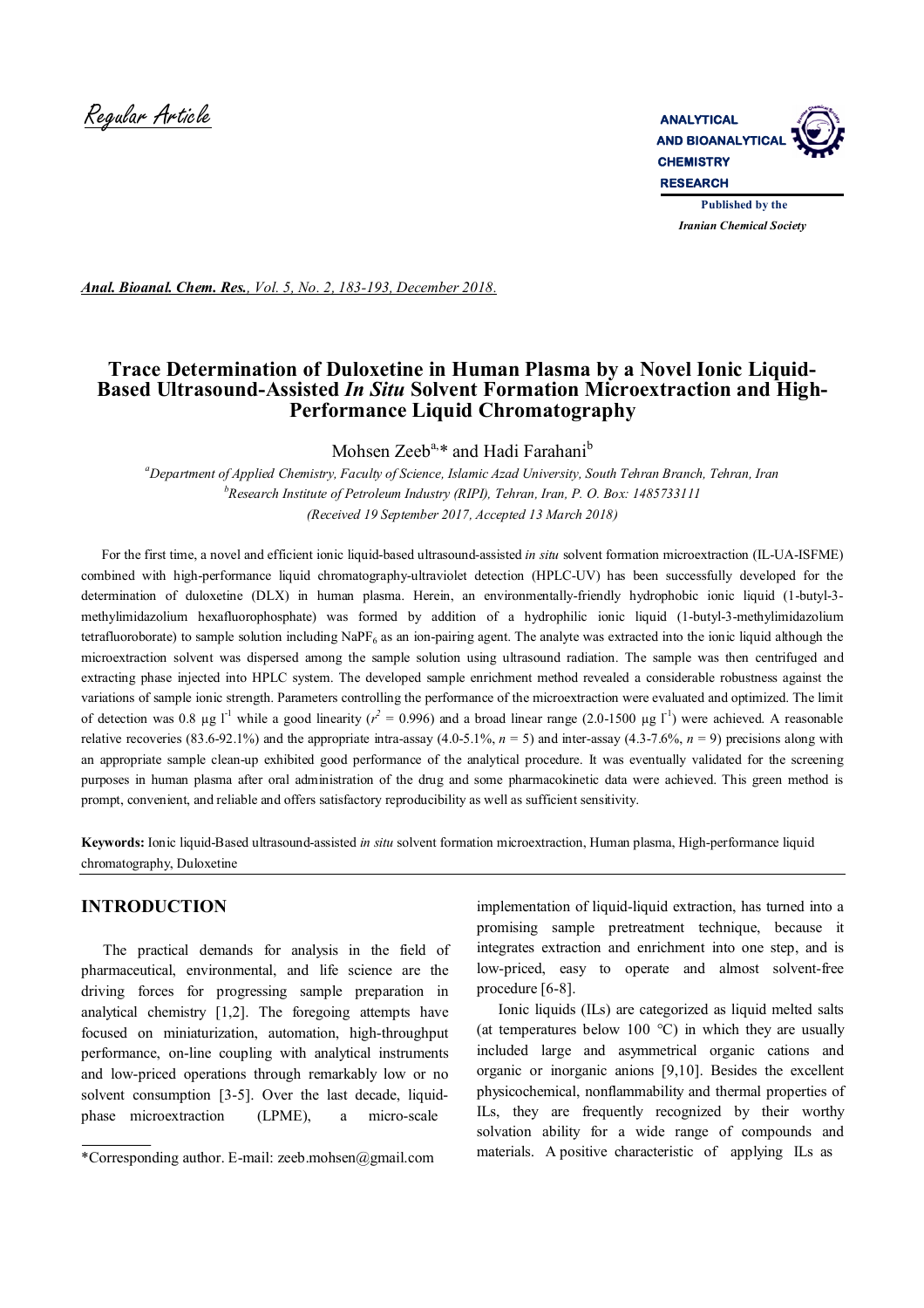extracting solvent is their stability over a wide temperature range and extremely low vapor pressure at relatively high temperatures. Due to these properties, ionic liquids puts very few dangers to the environment and in comparison with toxic organic solvents they are classified as green solvents [11,12]. Recently, several studies have been reported addressing the successful application of ILs in different microextraction schemes [13,14].

 In 2014, Zeeb *et al*. introduced a novel sample enrichment method as an efficient and practical preconcentration technique namely ionic liquid-based ultrasound-assisted *in situ* solvent formation microextraction (IL-UA-ISFME) [15]. It is set by dissolving of a hydrophilic ionic liquid in an aqueous medium containing analyte and an ion-pairing agent undergoing an in-situ metathesis reaction forming a hydrophobic ionic liquid. Therefore, target analyte is extracted and enriched once the hydrophobic ionic liquid is formed. There is no interface between the aqueous phase and the extraction solvent. So, the mass transfer process from aqueous media inside the ionic liquid, that is speeded up by ultrasound wave, has no meaningful influence on the method performance.

 Duloxetine (DLX) is famous as a selective serotoninnorepinephrine reuptake inhibitor (SNRI) and antidepressant drug, and it is currently recommended for treatment of major depressive disorders [16,17]. The drug is approved by the United States Food and Drug Administration (U.S. FDA) for the cure of diabetic polyneuropathy and is recommended as a first line treatment for the purposes [18]. However, drugs like DLX have raised the chance of suicidal thoughts or actions in children and young adults. The risk may be greater in people who have had these thoughts or actions in the past and all people who take duloxetine need to be watched closely. So, the determination of DLX in biological fluids is of great importance for general practitioners for the next steps of a medical treatment process [19].

 A literature survey revealed that many analytical methods have been reported for the analysis of DLX in pharmaceutical and biological media including ion-selective electrode [20], high performance thin layer chromatography [21], capillary electrophoresis [22] and chromatographic

methods [23,24]. Furthermore, the extraction and preconcentration techniques, which are generally employed for the drug monitoring, are liquid-liquid extraction (LLE) and solid-phase extraction (SPE). Nevertheless, the methods are considered high-priced, time-consuming and laborintensive, which frequently result in high blank values [25]. Consequently, there is a growing need to develop new and practical microextraction protocols to provide higher efficiencies along with less usage of toxic organic solvents.

 The goal of present study is to assess practical applicability of IL-UA-ISFME method for the determination of DLX in human plasma. The factors affecting microextraction efficiency are studied in details and optimum conditions are set. The analytical protocol in combination with HPLC-UV is finally validated for assessing the time profile of plasma concentrations of DLX while some pharmacokinetic parameters have been achieved.

# **EXPERIMENTAL**

#### **Apparatus**

 The chromatographic separations were performed on a HPLC system (Shimadzu, Kyoto, Japan) including a pump, an automatic injector equipped with 20 µl sample loop and a UV detector (set at 230 nm). The analytical column was a RP-C18 (LiChrospher, Merck Millipore, Darmstadt, Germany) with  $5 \mu m$  particle size and dimensions of  $150$ mm  $\times$  4.6 mm i.d., at temperature of 30  $\pm$  0.5 °C. Isocratic mobile phase consisted of ammonium formate (10 mM) and acetonitrile (40:60) with pH of 3.8 at a flow rate of 1.0 ml min-1 was run through the column. A GS-6 centrifuge (Beckman, CA, USA) was applied to speed up the phase separation. The hydrophobic ionic liquid was dispersed into the aqueous sample using Sonorex ultrasonic baths (Bandelin, Berlin, Germany). The mobile phase was filtered *via* a 0.2 μm membrane filter (Millipore, Bedford, MA, USA) and it was degassed constantly by an online degasser. The pH measurements were performed by a 827 pH lab instrument (Herisau, Switzerland).

#### **Reagents and Materials**

Analytical reagent grade of all chemicals including 1-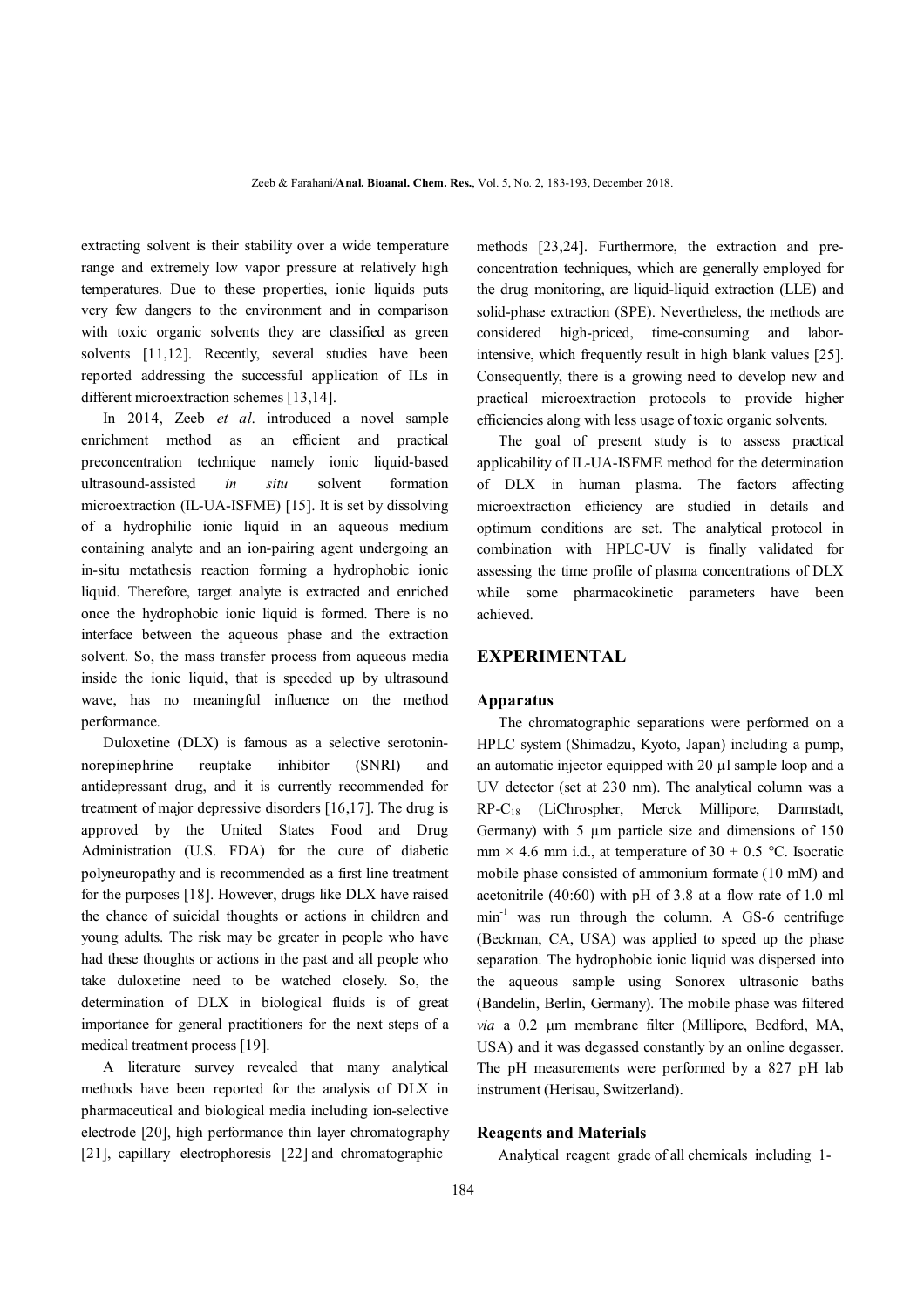butyl-3-methylimidazolium tetrafluoroborate [Bmim][BF4], sodium hexafluorophosphate (NaPF6), HCl, NaOH were purchased from Merck Company (Darmstadt, Germany). 1- Hexyl-3-methylimidazolium tetrafluoroborate [Hmim][BF4] was attained from Fluka Company (Steinheim, Switzerland). HPLC grade of acetonitrile and methanol were obtained from Merck Corporation (Darmstadt, Germany). DLX was acquired from Daroupakhsh Company (Tehran, Iran). Ultra-pure water (Millipore, Bedford, MA, USA) was used for the rest of the work. DLX tablets (60 mg) were bought from commercial resources.

# **Preparation of Stock Solutions, Calibration Standards, and Quality Control Samples**

 The stock solution of DLX at concentration level of 100.0 mg  $l^{-1}$  was prepared in methanol. The working standard solutions of DLX were prepared by dilution of the above stock solution with methanol to reach an appropriate concentration. The quality control (QC) samples at concentration levels of 5, 150, 500 and 1250  $\mu$ g l<sup>-1</sup> were prepared by spiking an appropriate amount of working standard solutions into human plasma. A  $1.0 \text{ g ml}^{-1}$  solution of [Bmim][BF4] acting as hydrophilic IL was made in methanol. A working solution of 160 mg ml<sup>-1</sup> of NaPF<sub>6</sub> as an ion-paring agent was made by dissolving an appropriate amount of this salt in ultra-pure water. All the stock and working solutions were kept at -4 °C until analysis.

# **Deproteinization of Plasma and Preparation of Calibration Standards**

 For preparing spiked samples, different concentration levels of DLX standard were added to 1.9 ml of human plasma [26]. Then, the spiked samples were deproteinized *via* 2.0 ml acetonitrile and vortexed for 4 min. Acetonitrile content of human plasma significantly increases the solubility of ionic liquid which has a negative effect on the extraction yield of target drug. Hence, the samples were centrifuged for 7 min at 5000 rpm and their acetonitrile contents were evaporated by nitrogen stream at 50 ºC. About 2 ml of the remained phase was placed into a vial, diluted up to 6 ml with ultra-pure water and centrifuged again for 3 min at 5000 rpm. In the next step, the clear

upper phase was put into the new test tube and subjected to IL-UA-ISFM.

# **IL-UA-ISFME Procedure**

 A 5.0 ml of the spiked human plasma was put into a centrifuge tube with a conical bottom while pH was adjusted at 3.0 using HCl  $10^{-2}$  M by a micropipette. Then, 0.5 ml of 180 mg ml<sup>-1</sup> NaP $F_6$  as an ion-exchange reagent was dissolved into the solution. In order to make waterimmiscible [Bmim][ $PF_6$ ], 50 mg of water-miscible [Bmim][BF4] was added to the sample solution. For dispersing the hydrophobic IL into the sample, the test tube was moved within an ultrasonic bath and sonicated for 4.5 min. Following the mentioned conditions, the in-situ formed water-immiscible [Bmim][ $PF_6$ ] IL was completely dispersed through the aqueous phase and consequently, the analyte was quickly extracted into the fine drops of  $[Bmim][PF_6]$ . For controlling the IL into the bottom of the tube and improve the phase separation, the sample solution was centrifuged for 5 min at 5000 rpm. In next step, the above phase was poured off and approximately 12 μl of enriched phase was diluted with acetonitrile to a final volume of 50 µl. The diluted phase was sonicated for 3 min and aftermost, 20 µl was injected into HPLC-UV. The developed procedure is presented in Fig. 1.

# **RESULTS AND DISCUSSION**

 The quantifications in this study were based on the peak area of DLX from the average of three replicate measurements. In an effort to optimize the main parameters controlling the method performance, a one at a time approach was applied and a  $500.0$  ng ml<sup>-1</sup> concentration of DLX was used in optimization. Blanks were run periodically during the analysis to prove the absence of possible contaminants. In order to calculate enrichment factor (EF), the following equation was employed:

$$
EF = C_{\text{sed}}/C_0
$$

In this equation,  $C_{\text{sed}}$  and  $C_0$  denote the concentration of the target analyte in the enriched phase and its initial concentration in the aqueous phase, respectively.  $C_{\text{sed}}$ , for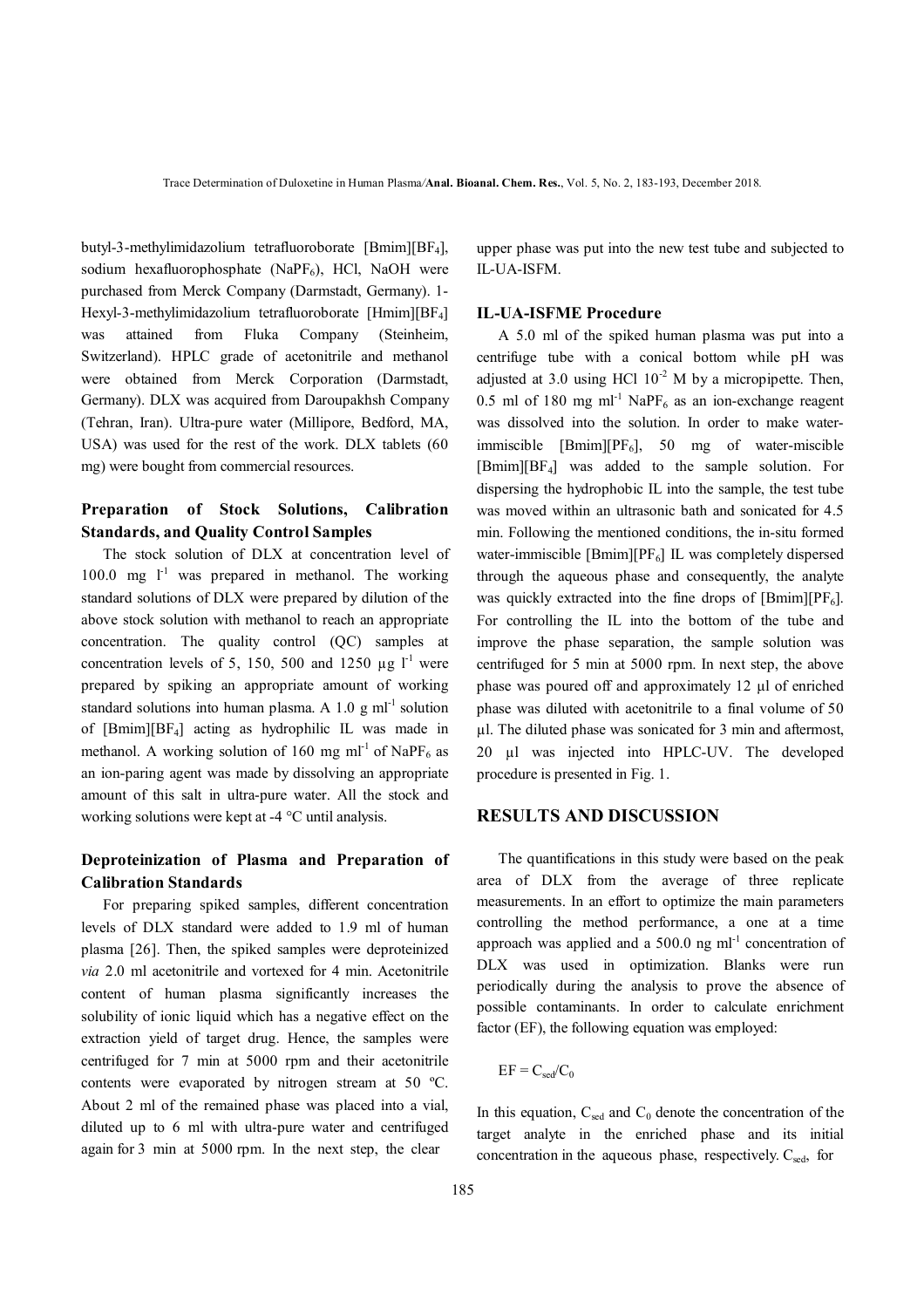



**Fig. 1.** Schematic diagram of IL-UA-ISFME-RP-HPLC in the determination of DLX.

extractor solvent, was measured using the calibration graph obtained from direct injection of DLX in enriched phase. For calculating extraction recovery (ER), the next equation was used:

$$
ER = C_{\text{sed}} \times V_{\text{sed}} / C_0 \times V_{\text{aq}}
$$

where  $V_{\text{sed}}$  and  $V_{\text{aq}}$  are the volume of the sediment phase and the volume of the aqueous sample, respectively.

# **Selection of Hydrophilic Ionic Liquid and Ionpairing Agent**

 Herein, a water-immiscible hydrophobic IL is made by addition of a water-miscible hydrophilic IL to sample including an ion-exchange reagent. In the interest of selection a desired water-miscible IL, the following criteria should be considered: (1) hydrophilic feature of IL (2) density of the in situ formed hydrophobic IL (3) extraction capability of target analyte and (4) chromatographic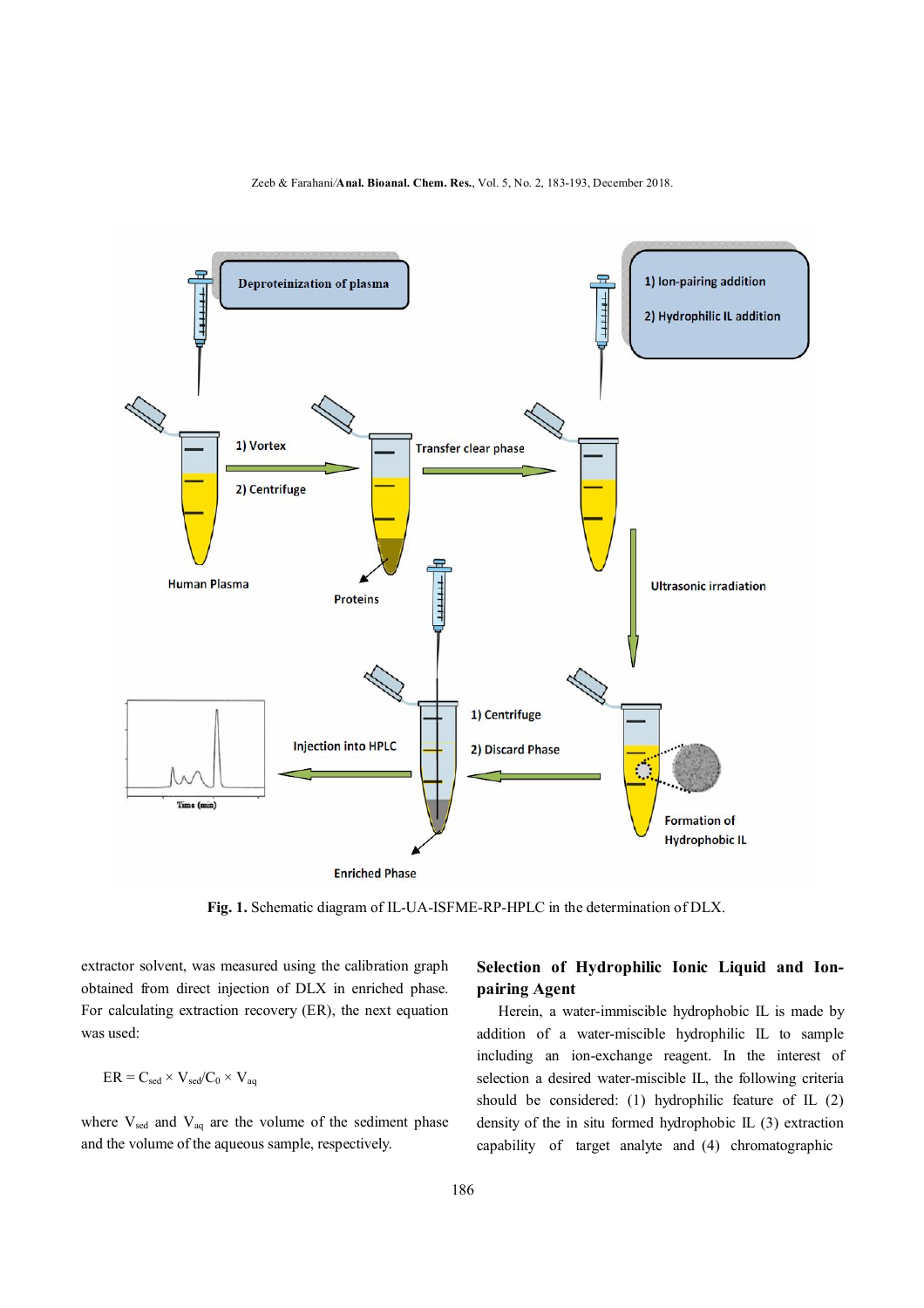compatibility. ILs containing Cl,  $BF_4$  and  $CF_3SO_3$  provide hydrophilic property and ILs involving  $PF_6^$ and (CF3SO2)2N - present hydrophobic manner. Ionic compounds consisting  $(CF_3SO_2)_2N$  are high-cost and others containing BF<sub>4</sub> are pretty low-cost. 1-Butyl-3-methylimidazolium tetrafluoroborate [Bmim][BF4] and 1-hexyl-3 methylimidazolium tetrafluoroborate [Hmim][BF4] ILs, fulfilling the mentioned prerequisites, were preferred for optimization procedure. These ILs reveals satisfactory hydrophilic possessions and are well-designed for ISFME. However, [Hmim][BF<sub>4</sub>] IL provided relativity low extraction recovery in comparison with [Bmim][BF4] IL. So,  $[Hmin][BF<sub>4</sub>]$  IL was removed from other experiments. Additionally, the density of the in-situ formed hydrophobic IL must be higher than that for water, in order to collect it at the bottom of the test tube. Lastly, to attain a balance between these facts, 1-butyl-3-methylimidazolium tetrafluoroborate [Bmim][BF4] IL was chosen as an optimum hydrophilic IL. By dissolving this IL in aqueous phase containing  $NaPF_6$  (ion-pairing agent), it is likely to gain hydrophobic 1-butyl1-butyl-3-methylimidazolium hexafluorophosphate  $\text{[Bmim]}[\text{PF}_6]$  IL acting as the extraction solvent.

# **Effect of Hydrophilic IL Amount**

The influence of  $[Bmin][BF<sub>4</sub>]$  IL dosage on the efficiency of the method was investigated. This factor was studied in the range of 30-110 mg. As shown in Fig. 2, stable and sensitive responses were gained by using 60 mg of  $[Bmin][BF<sub>4</sub>]$  IL. It is clear that by rising the amount of [Bmim][BF4] IL, the volume of the *in situ* formed hydrophobic IL significantly enlarged reasoning a major decrease in analytical signals. Hence, a value of 60 mg was used for all experiments.

### **Effect of NaPF6 and Salt Addition**

To produce water-immiscible  $[Bmim][PF_6]$  IL, extra amount of  $NaPF_6$  was dissolved in sample solution. The impact of NaPF<sub>6</sub> quantity was evaluated in the range of 20-180 mg. As shown in Fig. 2, by increasing the amount of this reagent, the peak areas of DLX boosts up and after 80

mg, it gains a steady form. In the end, in order to achieve stability between analytical sensitivity and repeatability, 80 mg of this agent was chosen as an optimum value. On the basis of literature survey, a small change in the salt content of the sample causes an extensive alter in the solubility of IL [27]. Thus, the presentation of sample pretreatment method is considerably affected by variation of ionic strength of sample media. Herein, to figure out this problem, a hydrophobic water-immiscible IL is fromed by addition of a hydrophilic water-miscible IL to the sample solution containing an ion-exchange reagent. Accordingly, the analyte is extracted and enriched meanwhile the formation of tiny drops of hydrophobic IL. To this end, 1-butyl-3 methylimidazolium tetrafluoroborate [Bmim][BF4] and sodium hexafluorophosphate  $(NaPF_6)$  were selected as water-miscible IL and ion-exchange reagent, respectively. It should be noted that there is no indicative interface between the aqueous media and the extraction phase. Thereby, mass transfer from aqueous phase into extracting solvent has no meaningful influence on the efficiency of the microextraction method. Owing to the presence of excess amount of ion-exchange reagent in sample solution, which acts as a common ion, the solubility of IL plunges. Given this circumstance, the volume of the in situ formed IL is not affected by variations in the ionic strength [28]. The impact of salt concentration on the peak area of DLX was tested within the range of  $0-20\%$  (w/v) by NaCl. This factor has no significant impact on the analytical signals indicating the method robustness against high content of salt.

# **Effect of Sample pH**

 It is well-known that pH has a reasonable effect on the extraction of ionizable compounds from aqueous media [29]. The extraction yield of ionic form of natural analyte is not satisfactory. In order to gain the best acquiesce of extraction, the uncharged form of DLX must be prevalent. The impact of sample pH was tested in the range of 2-12 using HCl and NaOH  $(10^{-2}$  M of each, by a micropipette). As shown in Fig. 3, stable and sensitive signals were achieved at pH 10, which is well-matched with equilibrium constant of DLX ( $pK_a = 9.7$ ) [30]. Hence, pH value of 10 was preferred for all experiments.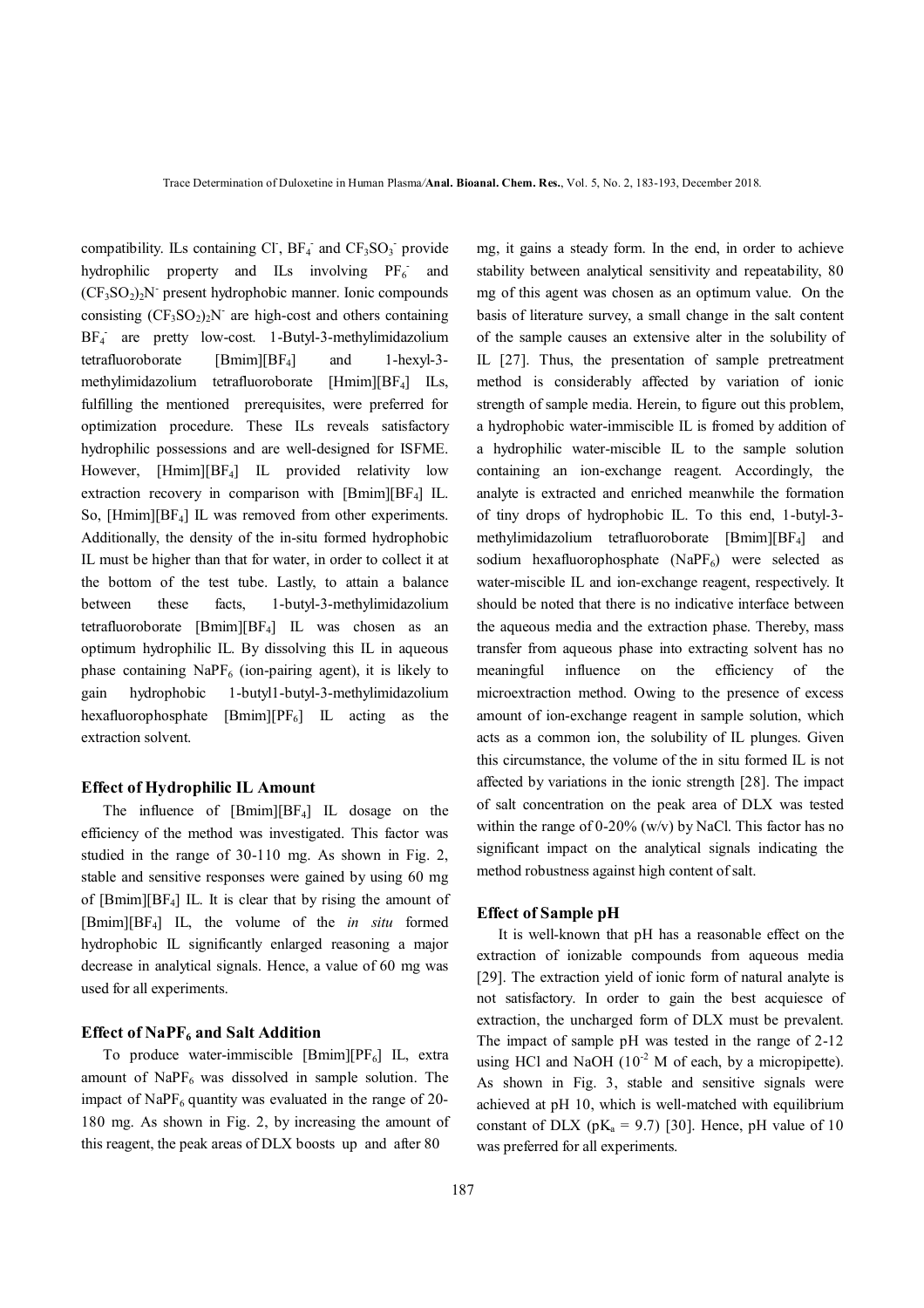

Zeeb & Farahani*/***Anal. Bioanal. Chem. Res.**, Vol. 5, No. 2, 183-193, December 2018.

Fig. 2. Influence of [Bmim][BF<sub>4</sub>] and NaPF<sub>6</sub> dosage on extraction efficiency. Experimental conditions: DLX concentration: 500.0  $\mu$ g l<sup>-1</sup>; pH: 10; ultrasonic irradiation time: 6 min; sample volume 5 ml.



**Fig. 3.** Influence of pH and ultrasonic irradiation time on the extraction performance. Experimental conditions: DLX concentration 500.0 µg  $l^{-1}$ ; dosage of ion-pairing reagent 80 mg; dosage of [Bmim][BF<sub>4</sub>] IL 60 mg; sample volume 5 ml.

# **Effect of Ultrasonic Time**

 Sufficient sonication time guarantees IL to disperse completely through the sample solution ensuring higher

extraction efficiency; it can improve mass transfer process. The mass transfer in IL-UA-ISFME is a process depending on equilibrium rather than exhaustive extraction, and to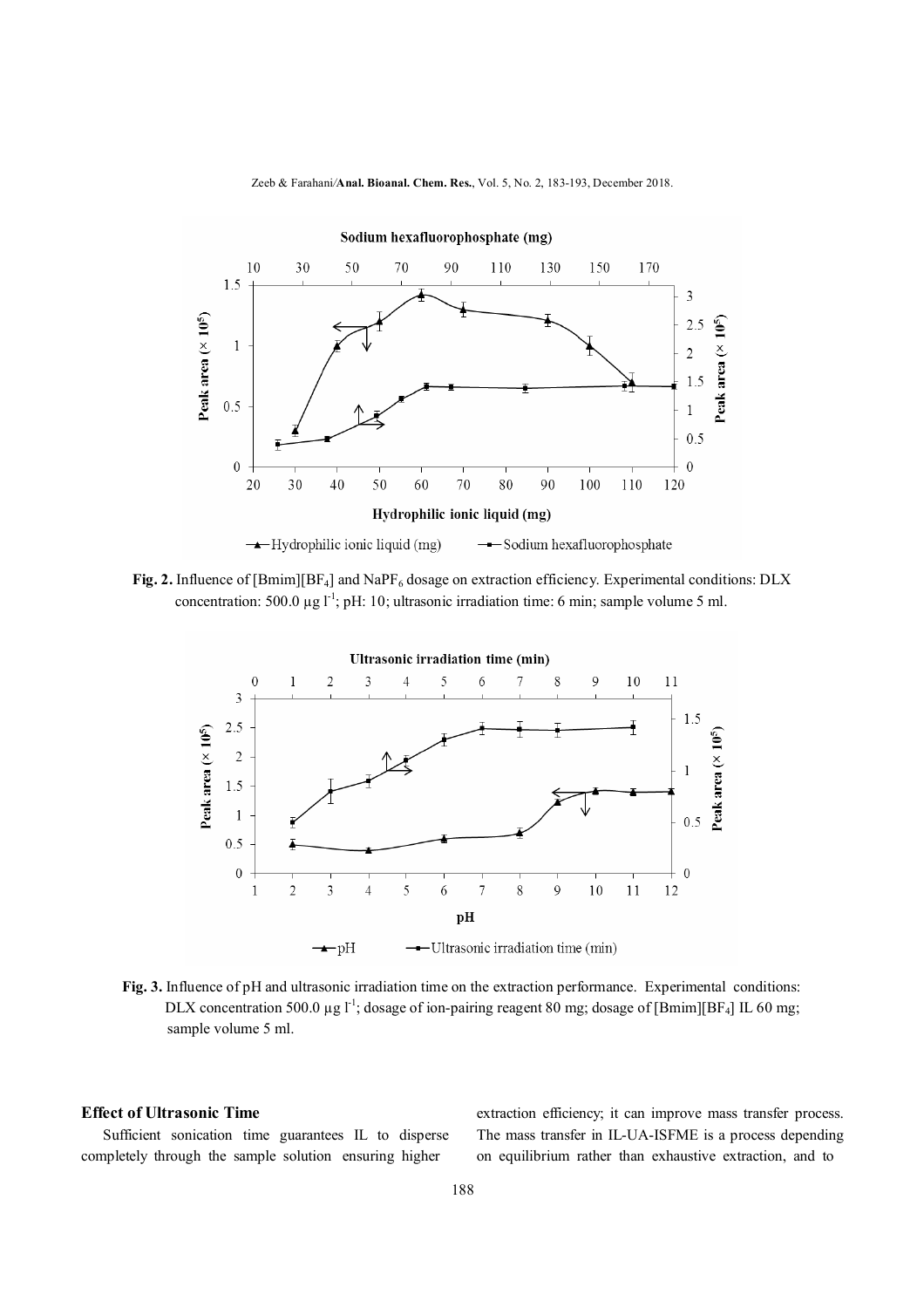Trace Determination of Duloxetine in Human Plasma*/***Anal. Bioanal. Chem. Res.**, Vol. 5, No. 2, 183-193, December 2018.



Fig. 4. Typical chromatograms of DLX in human plasma; A: blank plasma; B: spiked plasma with 500.0 µg  $l^1$  of DLX.



**Fig. 5.** DLX concentration profile in plasma *versus* time after the single oral administration.

obtain acceptable repeatability, it is needful to choose a suitable extraction time [31]. In this context, ultrasound radiation was applied as a disperser agent, which

remarkably enhances the extraction yield and acceleration of the target analytes migration into the tiny droplet of [Bmim][ $PF_6$ ] IL. Herein, the sonication time profiles were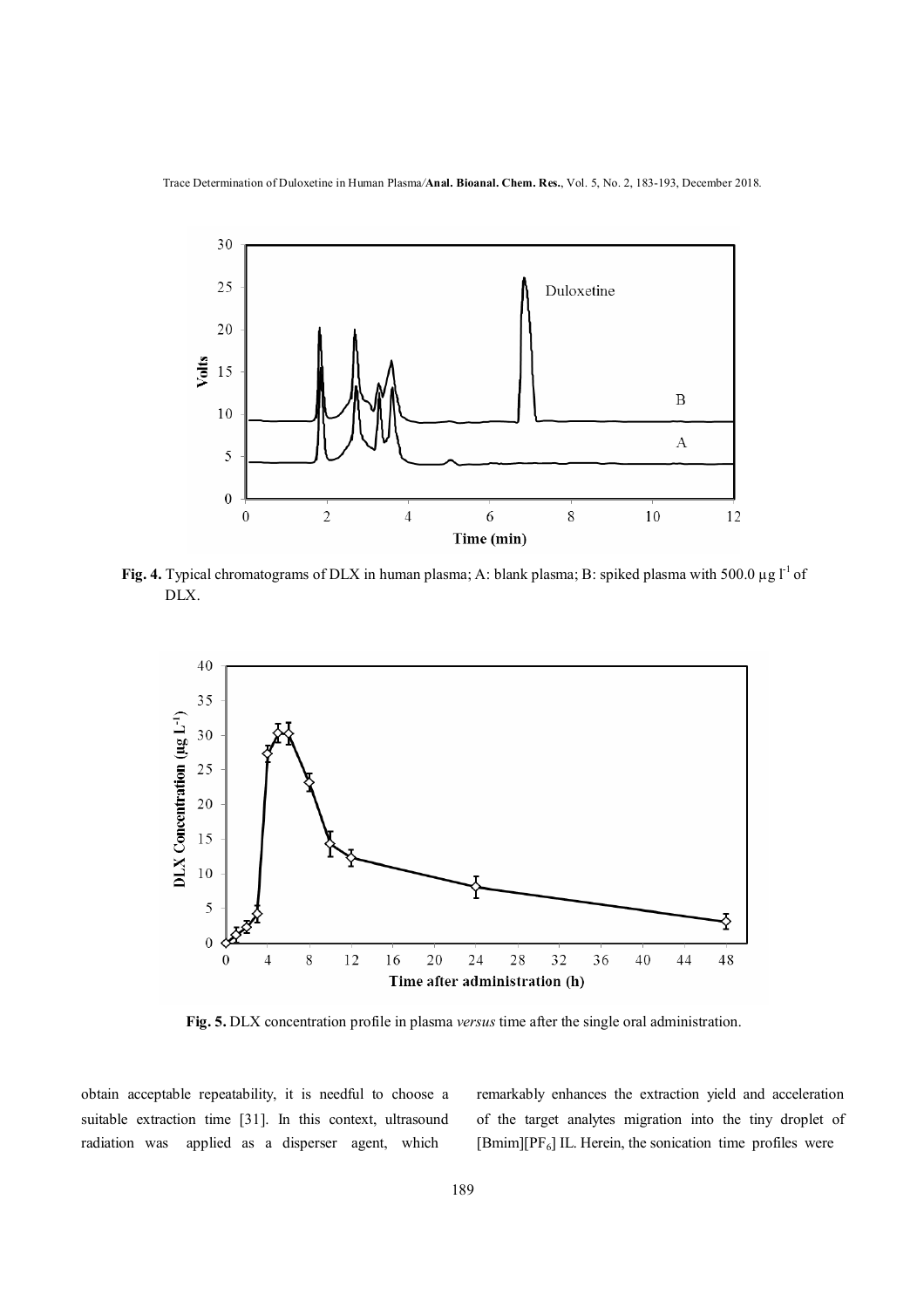investigated in the range of 1-10 min at the power of 50 W. As shown in Fig. 3, by increasing the values up to 5 min, the extraction efficiencies rose rapidly and afterwards remained relatively constant. It is noteworthy that longer extraction time can result in the loss of the extracting solvent and contraction of the extraction yields. Consequently, the exposure time of 6 min was selected as an optimum value in the subsequent experiments.

### **Analytical Performance**

 To assess the applicability of the method, calibration curves were plotted at the optimum conditions using spiked levels of the analytes. The limit of detection (LOD) based on the signal-to-noise ratio (S/N) of 3, the limit of quantitation (LOQ) based on the signal-to-noise ratio (S/N) of 10, the determination coefficients  $(r^2)$ , the linear range (LR) and the relative standard deviations (RSD) were calculated. LOD and LOQ were 0.8  $\mu$ g l<sup>-1</sup> and 2.0  $\mu$ g l<sup>-1</sup>, respectively, while linearity range varied in the range of 2.0-1500  $\mu$ g l<sup>-1</sup> with correlation coefficient of 0.996. The typical chromatograms for blank and spiked human plasma shown in Fig. 4 indicate that there was no important interference in the whole analytical process. It is noteworthy that satisfactory compatibility of the proposed sample preparation method with the chromatographic analysis is observed in the chromatograms.

#### **Precision and Accuracy**

 The intra-day and inter-day precision at four concentration levels  $(5, 150, 500$  and  $1250 \mu g l^{-1}$  for the QC samples are shown in Table 1. As illustrated, the intraassay RSD determined at 5 runs in one day was 4.0-5.1%. Also, the inter-assay precision investigated on a three-day period with a total of 9 runs revealed RSD values in the range of 4.3-7.6%. As seen in Table 2, ER% and EF were in the range of 83.6-92.1% and 34.6-36.8, respectively.

#### **Application to Pharmacokinetic Study**

 For demonstrating the flexibility of the method in multipurpose analytical applications, the proposed approach was utilized to determine DLX in human plasma and achieving the main pharmacokinetic data. The presented

method under optimum conditions was employed to measure DLX concentration in human plasma. Oral administration of a 60 mg single dose was carried out to three healthy male volunteers. The blood samples of the volunteers were collected at 0, 1, 2, 3, 4, 5, 6, 8, 10, 12, 24 and 48 h after DLX tablet administration. The mean plasma concentration-time curve is shown in Fig. 5. The main pharmacokinetic parameters including  $T_{\text{max}}$ ,  $C_{\text{max}}$ ,  $AUC_{0-t}$ , AUC<sub>0-∞</sub> and T  $\frac{1}{2}$  are summarized in Table 3.

### **Comparison with other Methods**

 A comparison of the method with formerly reported techniques for the analysis of DLX is brought in Table 4. It is clear that the LOQ of IL-UA-ISFME-HPLC-UV is better than the methods with the exception of protein precipitationliquid chromatography-mass spectrometry (PP-LC-MS). As seen, the current protocol gives the best LR. Moreover, alongside the simplicity and low cost, an extra advantage of IL-UA-ISFME-HPLC is short extraction time. The data revealed a significant improvement in RSD excluding ultraperformance liquid chromatography (UPLC). A positive characteristic of applying ILs as extracting solvents is their stability over a wide temperature range and extremely low vapor pressure at relatively high temperatures; the advantages that stand out ILs from conventional organic solvents. These features are of great interest for the routine laboratories in the trace determination of DLX in plasma samples.

# **CONCLUSIONS**

 The aim of the present study was to develop and validate a rapid, sensitive, robust and reliable method, IL-UA-ISFME combined with HPLC-UV for the quantitative determination of DLX in human plasma. The results obtained with the method described above indicated that it is a good alternative extraction technique for the drugs in plasma and offers highly interesting advantages from an analytical point of view; such as possibility of extracting and pre-concentrating of the analyte in the complex matrices. Because of the extremely low solubility of water in the hydrophobic IL, residual salinity of the real matrix is negligible. The mass transfer of the analyte also speeded up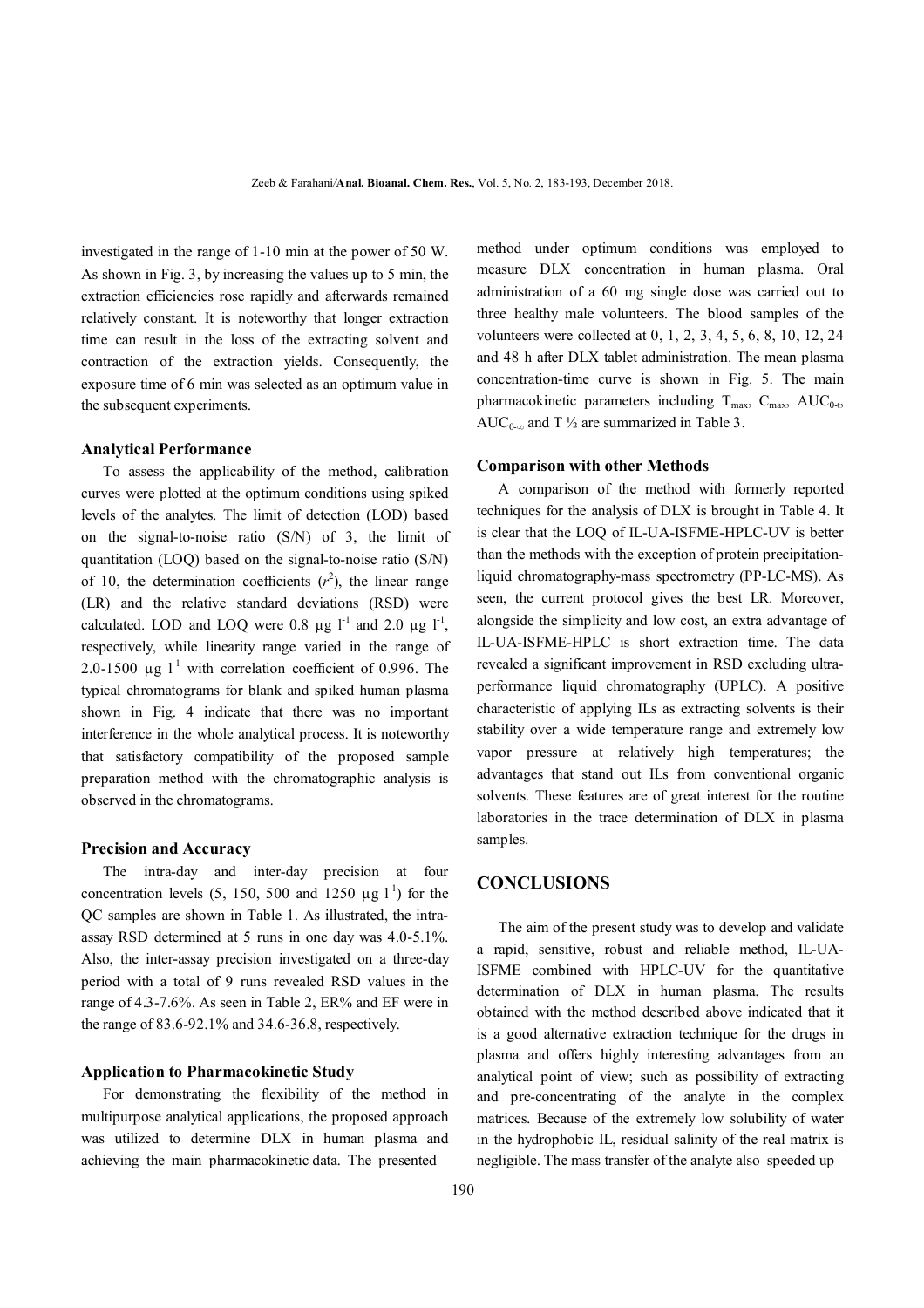|            |                          | Intra-day, $n = 5$ |            | Inter-day, $n = 9$ |                    |            |          |
|------------|--------------------------|--------------------|------------|--------------------|--------------------|------------|----------|
| Compound   | Concentration            | Found value        | <b>RSD</b> | Accuracy           | Found value        | <b>RSD</b> | Accuracy |
|            | $(\mu$ g l $\text{-}^1)$ | $(\mu g l^{-1})^a$ | $(\%)$     | $\frac{6}{6}$      | $(\mu g l^{-1})^a$ | (%)        | $(\%)$   |
| <b>DLX</b> | 5                        | 4.6                | 5.0        | 8.0                | 4.5                | 4.7        | 6.0      |
|            | 150                      | 143.2              | 4.6        | 4.5                | 139.9              | 7.6        | 6.7      |
|            | 500                      | 514.0              | 5.1        | 2.8                | 470.5              | 3.9        | 5.9      |
|            | 1250                     | 1158.9             | 4.0        | 7.3                | 1153.1             | 4.3        | 7.7      |

 **Table 1.** Intra-day and Inter-day Precision for the Determination of DLX in Spiked Human Plasma Samples

<sup>a</sup>The average of three independent measurements.

 **Table 2.** Extraction Recovery and Enrichment Factor in the Proposed Method for the Determination of DLX in Human Plasma

|                                         | Plasma sample                      |                 |  |
|-----------------------------------------|------------------------------------|-----------------|--|
| $DIX$ concentration<br>$(\mu g l^{-1})$ | $ER^a \pm SD$<br>$(\frac{6}{6})^b$ | EF <sup>c</sup> |  |
| 5                                       | $83.6 \pm 4.0$                     | 34.6            |  |
| 150                                     | $92.1 \pm 4.1$                     | 36.8            |  |
| 500                                     | $90.7 \pm 4.7$                     | 36.2            |  |
| 1250                                    | $91.2 \pm 3.0$                     | 36.4            |  |

<sup>a</sup>Extraction recovery. <sup>b</sup>Standard deviation,  $n = 3$ . <sup>c</sup>Enrichment factor.

 **Table 3.** Pharmacokinetic Parameters of the Drug in Human Plasma after Oral Administration of 60 mg Dosage of DLX Tablet

| Pharmacokinetic parameters                | $DLX(60$ mg) |      |  |
|-------------------------------------------|--------------|------|--|
|                                           | Mean         | S.D. |  |
| $T_{\text{max}}$ (h)                      | 5.1          | 0.7  |  |
| $C_{\text{max}} (\mu g l^{-1})$           | 27.5         | 8.1  |  |
| $AUC_{0.48}$ (ng h ml <sup>-1</sup> )     | 385.3        | 56.4 |  |
| $AUC_{0-\infty}$ (ng h ml <sup>-1</sup> ) | 412.9        | 65.8 |  |
| $T_{\frac{1}{2}}(h)$                      | 10.9         | 1.6  |  |

 $T_{\text{max}}$ : Time required for reaching maximum plasma concentration.  $C_{\text{max}}$ : Maximum plasma concentration. AUC  $_{0.48}$ : Area under curve. AUC  $_{0.∞}$ : Area under curve at infinite time.  $T_{\frac{1}{2}}$ : Time required for reaching to half Concentration.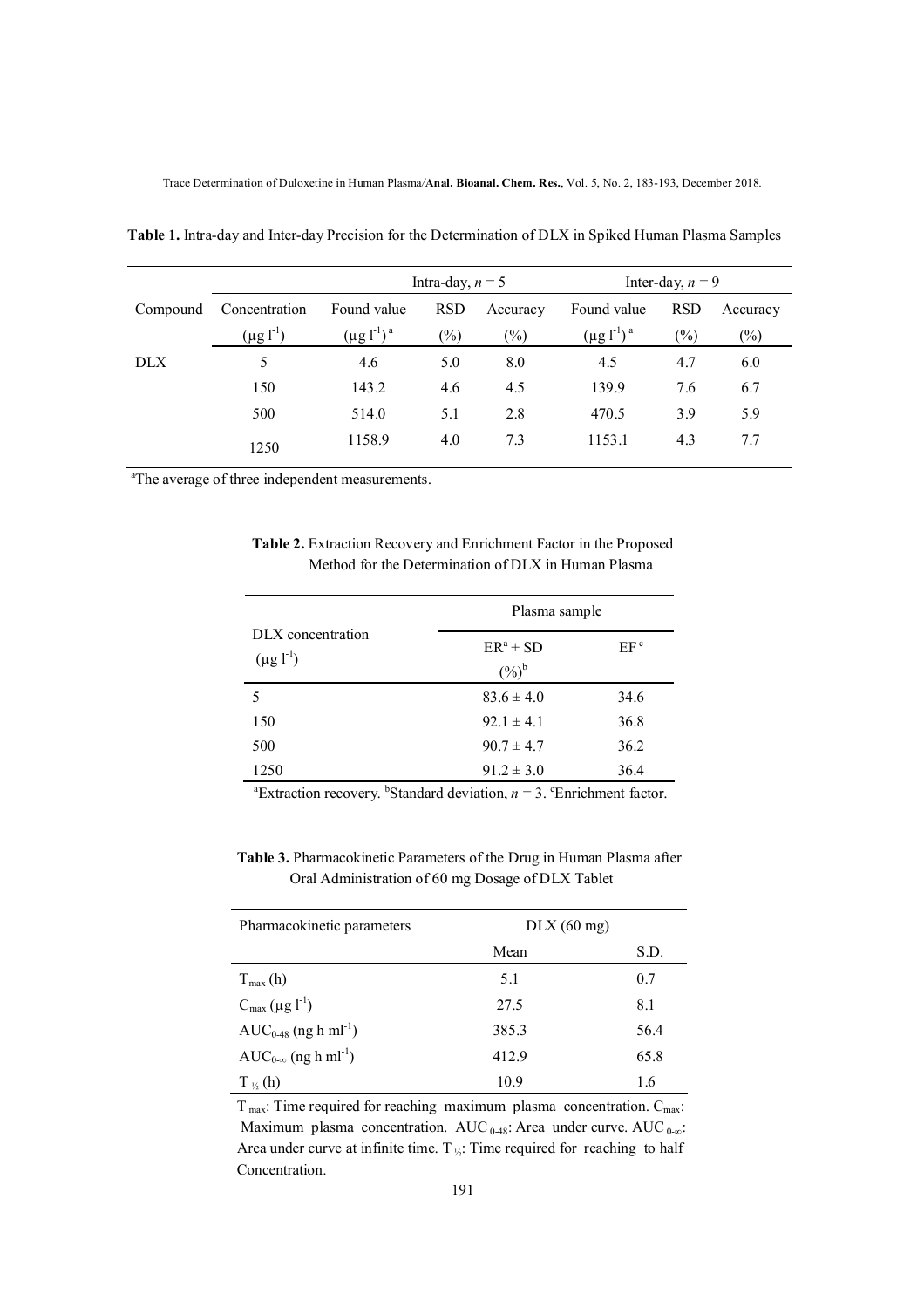| Method                          | LOO         | LR             | <b>RSD</b> | Ref.              |
|---------------------------------|-------------|----------------|------------|-------------------|
|                                 | $(ng ml-1)$ | $(ng ml^{-1})$ | $(\%)$     |                   |
| $SPME-HPI.C-UVa$                | 16          | 16-2000        | 15.0       | $[33]$            |
| $UPLC^b$                        | 20          | 20-5000        | 1.5        | $[34]$            |
| PP-LC-MS <sup>c</sup>           | 0.8         | $0.8 - 100$    | 5.4        | $[35]$            |
| DLLME-SFO-HPLC-FLD <sup>d</sup> | 2.5         | $2.5 - 200$    | 5.9        | $\left[36\right]$ |
| LLE-HPLC-UV <sup>e</sup>        | 5           | 5-2000         | 5.1        | $[37]$            |
| IL-UA-ISFME-RP-HPLC             | 2           | 2-2500         | 3.9        | Represented work  |

 **Table 4.** The Comparison of IL-UA-ISFME-RP-HPLC-UV with Previously Reported Methods for Quantification of DLX

a a shekarar a tsa <sup>a</sup>Solid phase microextraction-high performance liquid chromatography-ultraviolet detection. <sup>b</sup>Ultra performance liquid chromatography. <sup>c</sup>Protein precipitation-liquid chromatography-mass spectrometry. <sup>d</sup>Dispersive liquid-liquid microextraction solidification of floating organic solvent high-performance liquid chromatography fluorescence detection. <sup>e</sup>Liquid-liquid extraction-high performance liquid chromatography ultraviolet detection.

through sonication, providing high recovery and enrichment factor while significantly shortage the entire analysis time. Good linearity and precisions were also obtained. Applicability of the method in a pharmacokinetic study was successfully demonstrated. Work is in progress to further enhancements.

### **ACKNOWLEDGMENTS**

 This work has been supported by grants from the Islamic Azad University-Tehran South Branch, which is hereby gratefully acknowledged. The author greatly appreciates Miss Nazanin Sadeghi for cooperating to carry out the HPLC analysis, and also thanks the volunteers for enrolling in this study and taking their valuable time.

# **REFERENCE**

- [1] S.C. Moldoveanu, J. Chromatogr. Sci. 42 (2004) 1.
- [2] M.A.Z. Arruda, Trends in Sample Preparation, Nova Publishers, 2007.
- [3] J. Pawliszyn, Sampling and Sample Preparation for Field and Laboratory: Fundamentals and New Directions in Sample Preparation (Vol. 37) Elsevier, 2002.
- [4] S.C. Moldoveanu, V. David, Sample Preparation in Chromatography, Vol. 65, Elsevier, 2002.
- [5] S. Mitra, Sample Preparation Techniques in Analytical Chemistry, Vol. 237, John Wiley & Sons, 2004.
- [6] Y. Yan, X. Chen, S. Hu, X. Bai, J. Chromatogr. A 1368 (2014) 1.
- [7] C. Bendicho, I. Costas-Mora, V. Romero, I. Lavilla, Trends Anal. Chem. 68 (2015) 78.
- [8] D. Uysal, K. Cennet, K. Derya, J. AOAC Int. 100 (2017) 712.
- [9] T.D. Ho, C. Zhang, L.W. Hantao, J.L. Anderson, Anal. Chem. 86 (2013) 262.
- [10] C.F. Poole, N. Lenca, Trends Anal. Chem. 71 (2015) 144.
- [11] M. Koel, Crit. Rev. Anal. Chem. 35 (2005) 177.
- [12] J.-F. Liu, G.-B. Jiang, J.Å. Jönsson, Trends Anal. Chem. 24 (2005) 20.